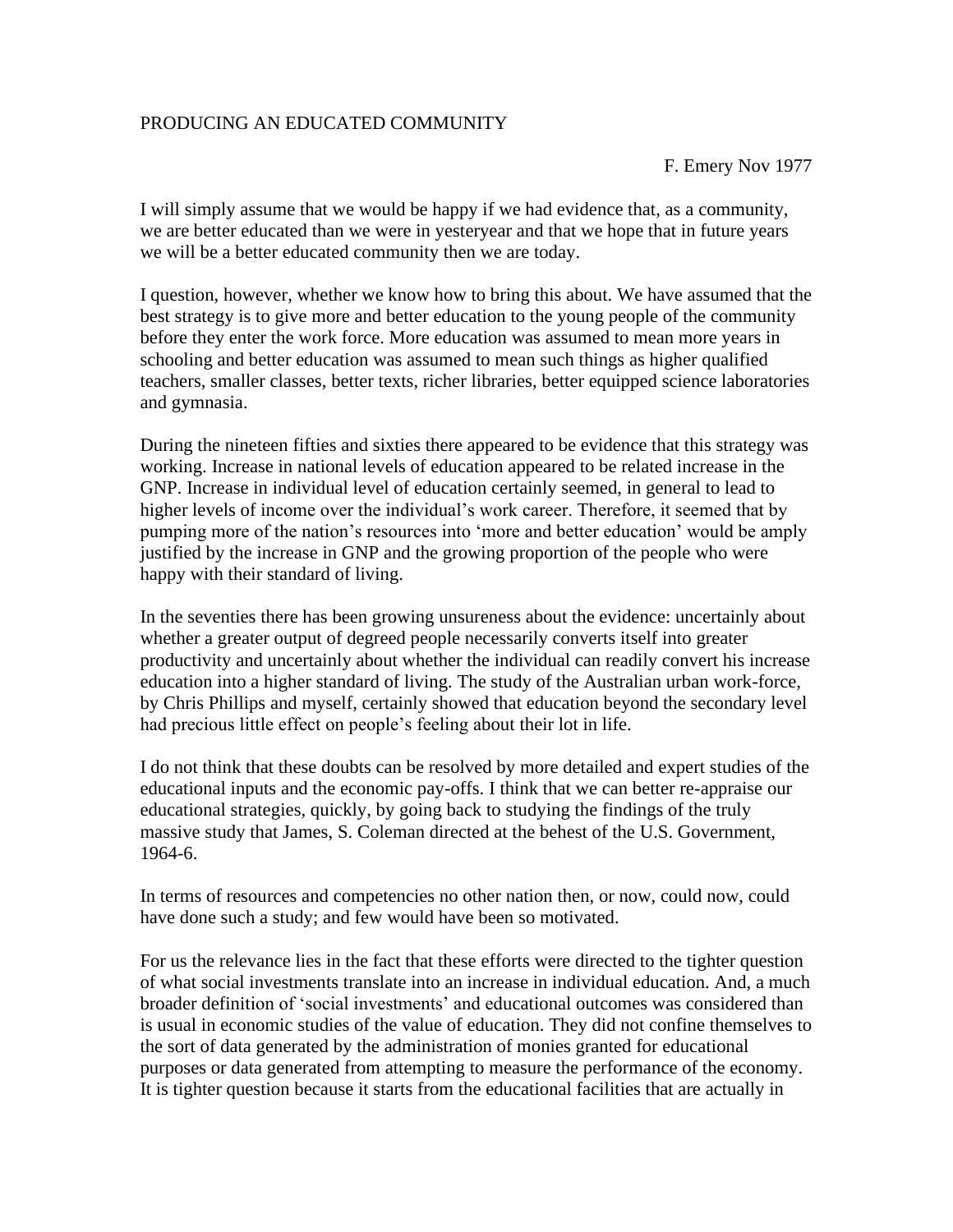being, not those the legislators had in mind when they voted funds; and it ends with that education has been gained, not with the nebulous process whereby reputed educational gains are sold on the labour market or in some strange way co-relate with time trends in economic productivity. Coleman's measurement process allowed that education might arise from sources other than those legally defined as schooling and that education of value might appear in ways that are not reflected in measures of GNP or personal income levels.

At the very beginning of this paper I spelt out an assumption, a point of view that I was going to take for granted in the rest of the paper. Now that I have spelt out where I want to take the argument I will make another assumption. This second assumption is that the way young people get to be educated in Australia today is not different to how young white people in Northern USA were getting an education in 1964-6.

As far as I can ascertain, the study was conceived and designed as if the 'more and better for the young' strategy was unquestionable. The question that led to the government proposal for the study was whether it was just the young *white* people who were getting more and better education.

The results of the study were more radical than, I think, any of the key actors even dreamt of. In the years immediately following the release of the report these results were muted by the form of 'regression analysis' that Coleman's group adopted to inter-relate the facts that they had collected, and distorted by the continuing national pre-occupation with the facts that evidenced a gross disproportion between the educational facilities available to young white people and those available to young black people.

## **The Evidence of the Coleman Study**

The Coleman Study shows, quite unequivocally, that we have been wrong in our postwar educational strategy. Education does not work the way we thought it did.

It is apparent from the Coleman data that, by far and away, the most important influence on whether a young person gets an education, from whatever is available, is whether their parents really care. (I suspect it is really whether it is any 'significant other' other in an older generation who really cares. In our society these are so few compared with parents that they would not show up in Coleman's surveys.).

In the appendices to this paper I will spell out the evidence for these statements. Assuming the evidence is valid and convincing let me proceed to the implications.

It seems to me that what we have accepted as necessary and sufficient conditions for learning are proven by the Coleman Report to be only necessary conditions. That is, if a person is motivated to learn then it is necessary that that person have access to good teachers, libraries, laboratories etc. The mere provision of these conditions does not mean that people will be motivated to use them as means for educating themselves.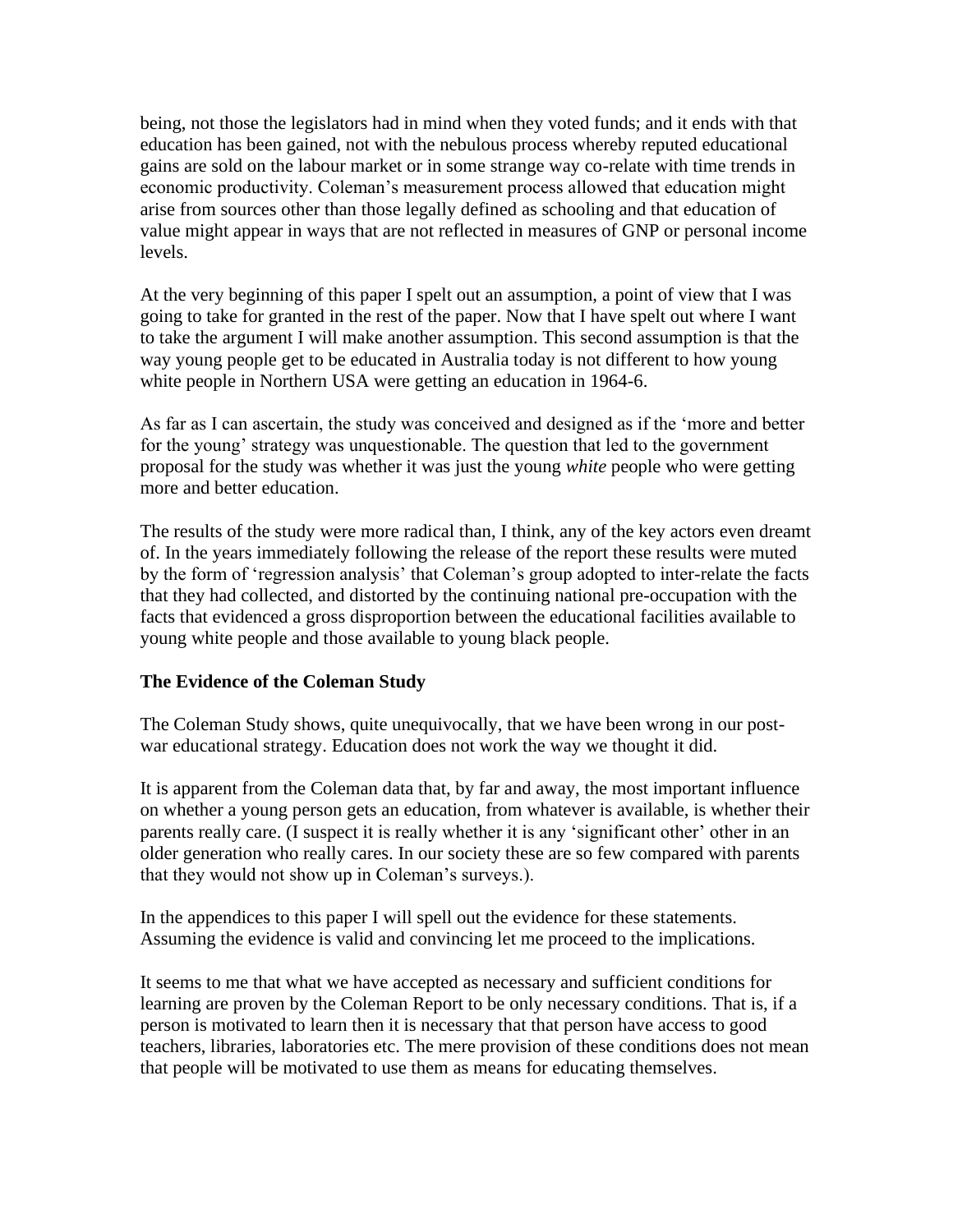The sufficient conditions for learning are clearly spelt out in the Coleman data. If one's parents really want one to learn then self-learning will occur, however impoverished the learning environment.

I do not think that I have ever seen a more richly endowed High School than Gunn Hight School at Stanford, California. I do not think that I have ever seen, in those years of 1967-8, less relation between financial input and educational outcome. The sufficient conditions were in the dreamtime whilst the parents were pre-occupied with their individual advancement.

If we really want to raise the educational level of our community, and not just provide more ways of rationalizing existing hierarchies, through certificates, then social investment in education must be directed to strengthening those conditions that are sufficient conditions: investment of resources on strengthening necessary conditions should be strictly reserved to those conditions that can be proven to be necessary in present conditions, definitely not those that have been traditionally necessary.

A conservative interpretation of the Coleman findings might point to the significant role of parental educational level on student's interest and learning. Thus it could be argued with some reason that as we raise the educational level of each generation we will get a pay-back in that their children will automatically be more interested and motivated to learn. This, however, is only part of the story the data gives us. The effect of parental education is greatly enhanced if it has been translated into having reading materials in the home. This assumed that the parents' interest in learning has survived their schooling and persisted into adulthood. Parental interest in their children's schooling is an additional important determinant and it is by no means tied to parental education.

The educational strategy that follows from this is that of getting adults involved in their own learning, and hence bringing reading materials into the house, as well as involving them more in the on-going schooling of their children. If our concern is with producing an educated community this Continuing Education higher priority than pumping further funds into more school libraries, labs, teachers etc.

A massive contribution to this continuing education would be made if the design of jobs in the work-place moved away from the traditional pattern of specialized, one-man-onejob to multi-skilled, semi-autonomous work teams. It has been amply demonstrated that the latter create much greater demand and opportunities for continued learning on the job. There is evidence that this carries over into the worker's family life. There is also evidence (Emery and Phillips, p74) that the traditional, 'bureaucratised' jobs kill the desire to do anything creative with one's leisure time. In the Australian urban population we found only 11% of men and 16% of women whose main leisure pursuit was mental activity (as distinct from social or physical activity, or simply resting). Amongst those with tertiary education the proportion rises to 27% but amongst blue-collar workers, skilled and unskilled, it is only 7%.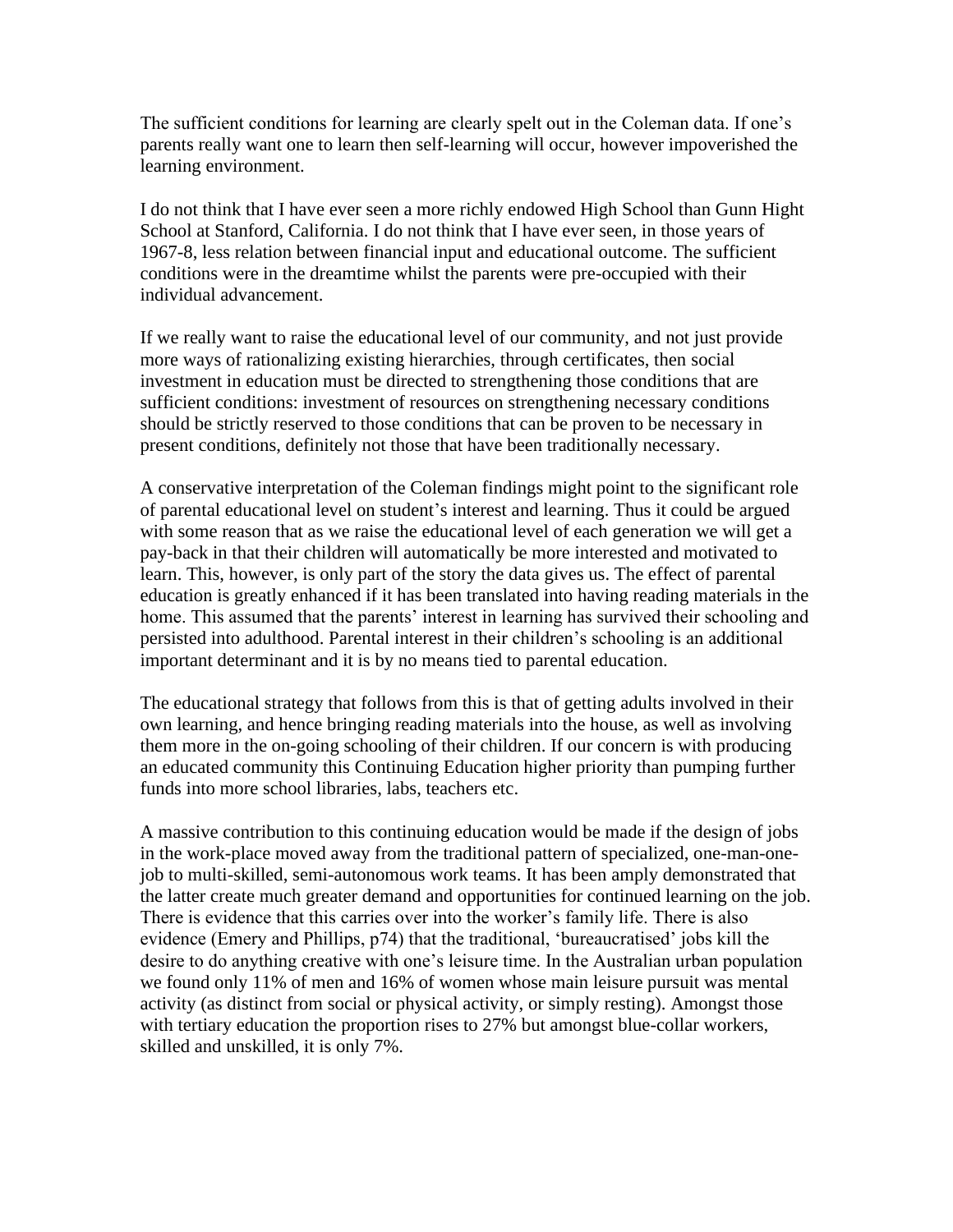In this same sample only 37% reported that they had good opportunities for learning in their job.

These findings suggest that we are confronted with a daunting national task. However, as Coleman's evidence proves, there is no way around it and it must be directly confronted. A society that kills in its adults the desire to learn and to cultivate in their children a love of learning is only deceiving itself by pumping money into formal education. We must base our educational strategies on what are proven facts, namely, that:-

- a) "…much of the failure in the education of under-privileged populations rests on the failure to provide them with convincing evidence of the worth and relevance of school learning and/or the nonverbal (and often verbal) communication by teachers of their conviction that their wards are ineducable". (Chein, p158).
- b) " That schools bring little influence to bear on a child's achievement…" (Coleman, p325).

#### REFERENCES

Chein, I The science of behavior and the image of man New York, Basic Books, 1972

- Coleman, James.S. et als Equality of educational opportunity
	- Office of Education/U.S. Department of Health, Education and Welfare. 1966<br>
	Supplemental Appendix
		- Supplemental Appendix.

Emery,F.E. & Chris Phillips Living at work

Canberra, Australia Government Publishing Service, 1976.

### APPENDIX

### Re-analysis of the Coleman data.

The key data emerging from the Coleman Report for those who are interested in how education works (as apart from documentation of who got what) is to be found in the Supplemental Appendix to the Survey on Equality of Educational Opportunity. This provides the correlation matrices for all the variables measured for the six major racial groups in the USA at grade levels  $1,3,6,9 \& 12: 548$  pages in all.

Re-analysis was confined to grades 6, 9 and 12 of Northern white students. These appeared to be closest to the conditions of life generally experienced in Australia and covering the age range of 12 to 18 where the debate about more and better schooling or leaving to work is likely to become more heated.

Sixty variables were measured for each grade level. These were identified in the Report as 15 Dependent Variables, 14 Student Variables, 13 School Environment Variables, 10 Teacher Variables, 18 Principal + Superintendent Variables.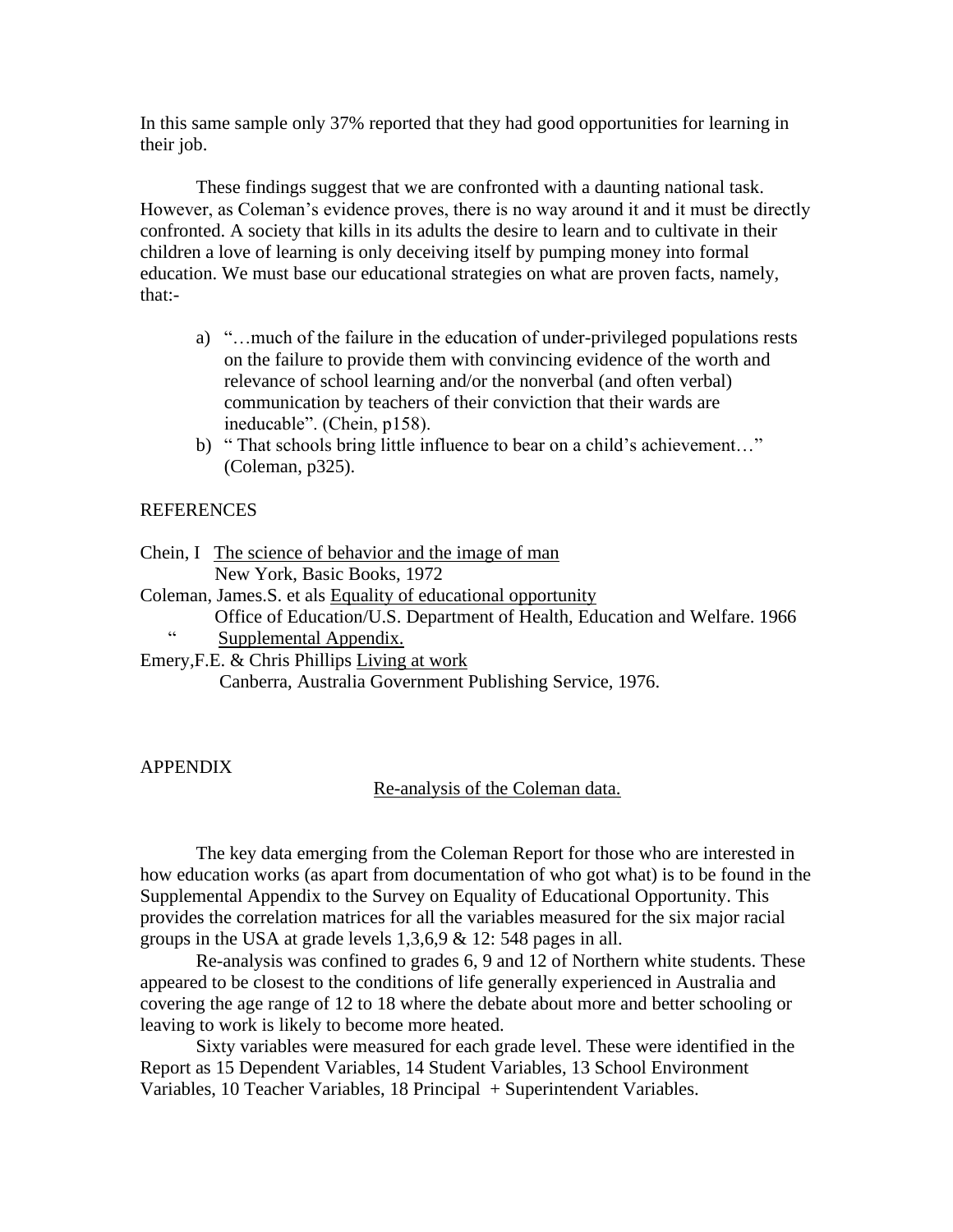Coleman's main tool of analysis was regression analysis. It brought out the main features that have been discussed in this paper. However, this form of analysis blurred the picture and, because of its assumptions, led to some stringent criticism. Regression analysis can seriously distort some patterns of interdependence between variables and some who did not like Coleman's findings were quick to point this out. My proposal was to use the method of causal path analysis outlined in the appendix of Emery and Phillips (1976). This method is primarily based on the ordinal properties of a correlation matrix and avoids the assumptions inherent in regression analysis. Although this vastly simplifies computational problems it is still a very time-consuming problem when more than 20 variables are involved. The step was taken, therefore, to select from each sub-set of variables the ones that made the greatest contribution to inter-variable correlation. This gave a sub-sample of 20 variables; 1 dependent, 8 student, 3 school environment, 4 teacher and 4 principal and superintendent. The one dependent variable, G.I. Total, summed the results of five general information tests and was more closely correlated with results on the verbal and non-verbal 'IQ' tests, and maths and reading achievement, than anything else.

More than that, some of the so-called student items, e.g. doing homework, interest in school and reading, and self-concept, would, in my book, be called 'dependent variables', educational outcomes.

Precisely the same variables were measured at grade levels 12 and 9. At level six the teacher's perception of student quality was substituted for the general information tests and 'proportion of mothers expect excellence' substituted for teachers expectations. The remaining 18 variables were identical.

The results of the three separate re-analyses are presented below. The results indicate what cluster of variables are most significantly related to each other and, for each cluster, indicate the way in which the variables in the cluster, directly or indirectly influence each other. To convert these graphs into a diagram of causal paths it is necessary for the reader to put arrow-heads on the lines to represent what he thinks best sums up the knowledge he or she can bring to bear on which is the most likely direction of influence: there is nothing in a matrix of correlations that can do this. I have put arrows on the graphs for grade XII to indicate one person's best interpretation.

Accompanying each set of graphs is a table giving the average of the intervariable correlations within and between the clusters. These figures should serve to prove that the differences we are discussing are not trivial.

I realize that there are initial difficulties with reading this sort of diagram. Those who readily read topographical maps and flow diagrams should have least difficulty. If one starts from the central features of any such diagram and, consulting the variable list, moves outwards with the questions of what is it and what is likely to be causing what then a picture emerges that closely approximates the evidence present in the original correlations.

Because of computer limitations Coleman based his correlational studies on subsamples of 4,000.

GRADE XII  $(sample size = 4,000)$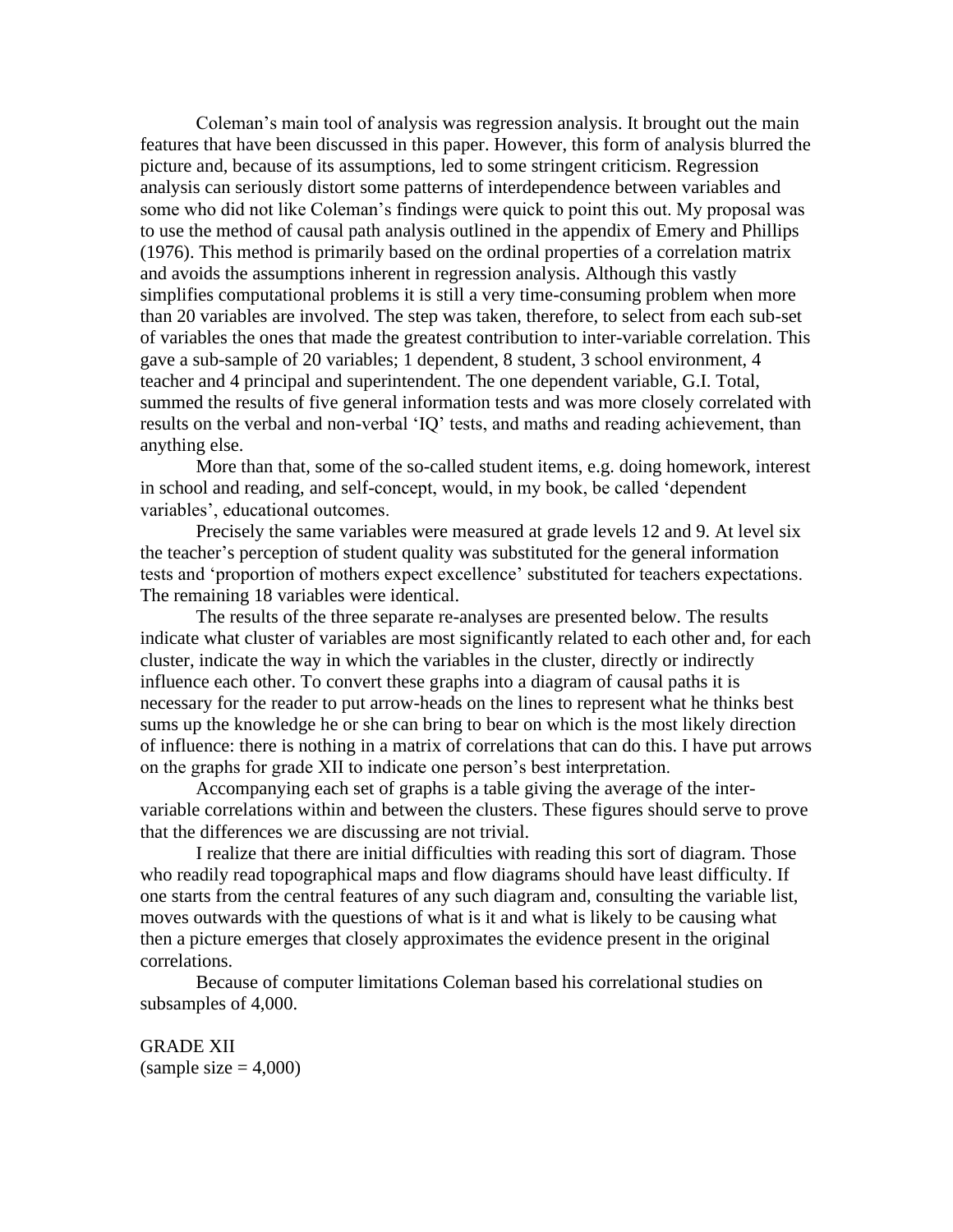Cluster 1.



It will be noted that the critical educational outcomes are in this cluster but none of the variables representing current expenditure on formal education. The effect of parent education appears to be in part dependent on whether parents are sufficiently concerned about continuing their education to have reading materials in the home.

Cluster 2.



This cluster tells us that the more highly qualified teachers gravitate to the best paid teaching jobs, which are to be found in schools catering for the urban, literate middle class. These are also the schools best able to provide lavish facilities and extra-curricular activities.

Surprisingly, the only educational outcome these variables significantly influence is attendance at school. In all other respects it looks like a self-contained and selfdetermining system.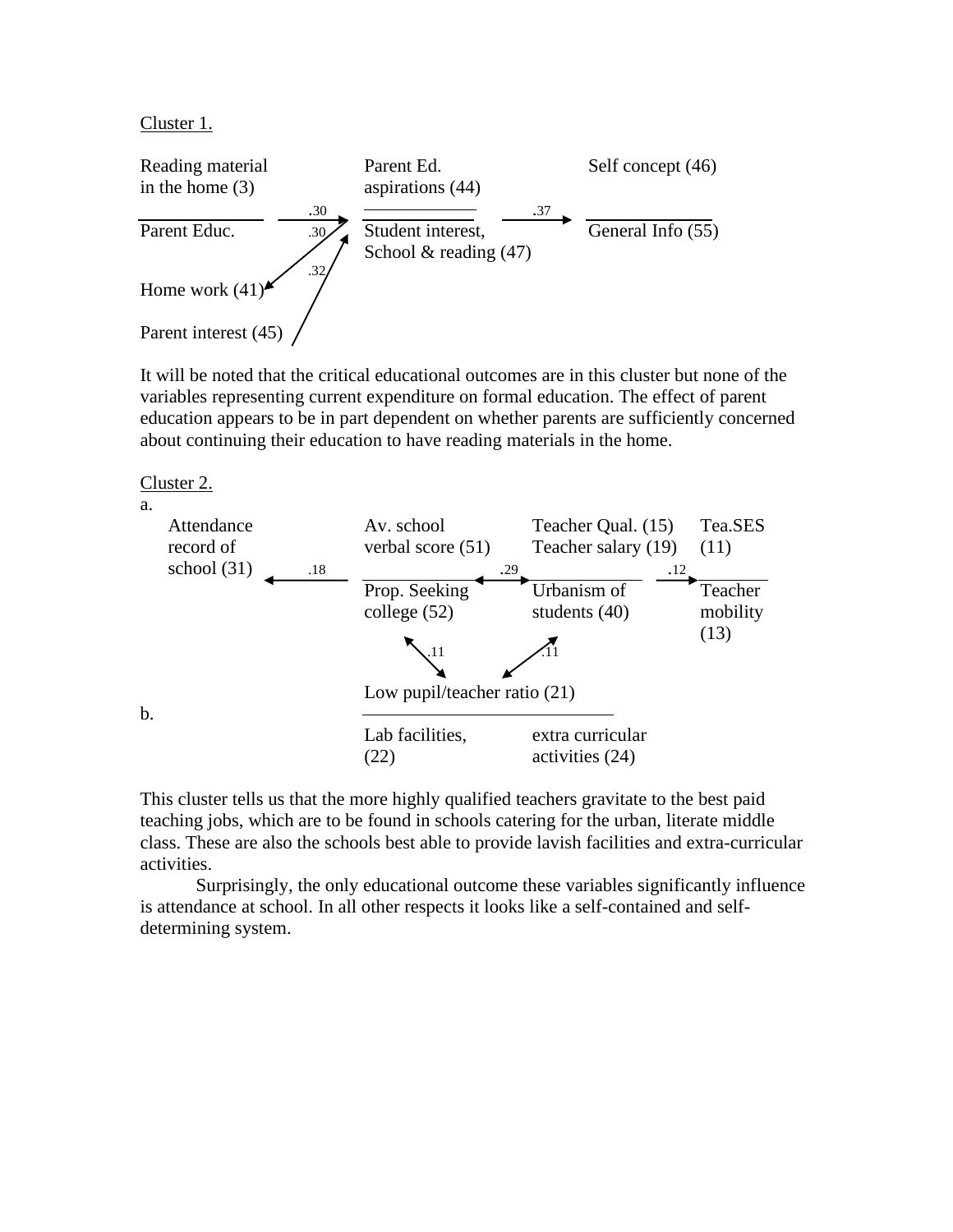# Average correlations within and between clusters.

|         | Cluster        |     |     |    |  |
|---------|----------------|-----|-----|----|--|
|         |                |     | zа  | zo |  |
| Cluster |                | ا ت |     |    |  |
|         | za             | .08 | .20 |    |  |
|         | 2 <sub>b</sub> |     | .09 | -ت |  |

Grade IX Cluster 1.

| Reading<br>material<br>in home $(3)$ | .28 | Pa. educ<br>aspiration $(44)$<br>stud. interest $(47)$ . 26 interest $(45)$ | Parents | .21 | Home<br>work $(41)$ |
|--------------------------------------|-----|-----------------------------------------------------------------------------|---------|-----|---------------------|
| Parents<br>educ. $(39)$              |     | Self concept (46)<br>Gen. Info $(55)$                                       |         |     |                     |

Cluster 2.

| Tea. Qual. (15)<br>Tea. Salary (19)<br>.24 | Prop.stud.<br>aspiring | .18                                                | Sci.lab $(22)$                   |
|--------------------------------------------|------------------------|----------------------------------------------------|----------------------------------|
| Urban stud. (40)                           | college $(52)$         |                                                    | Extra curric.<br>Activities (24) |
| Cluster 3.                                 | .12                    |                                                    |                                  |
| Teacher SES (11)<br>Teacher mobility (13)  |                        | Ave verbal IQ $(51)$<br>Prop. Tea.expect best (59) | Ave school attendance (31)       |

## Average correlations within and between clusters

|         | Cluster |      |        |   |  |
|---------|---------|------|--------|---|--|
|         |         |      |        |   |  |
| Cluster |         | .26  |        |   |  |
|         |         | - 14 |        |   |  |
|         |         | .U.  | $-.02$ | . |  |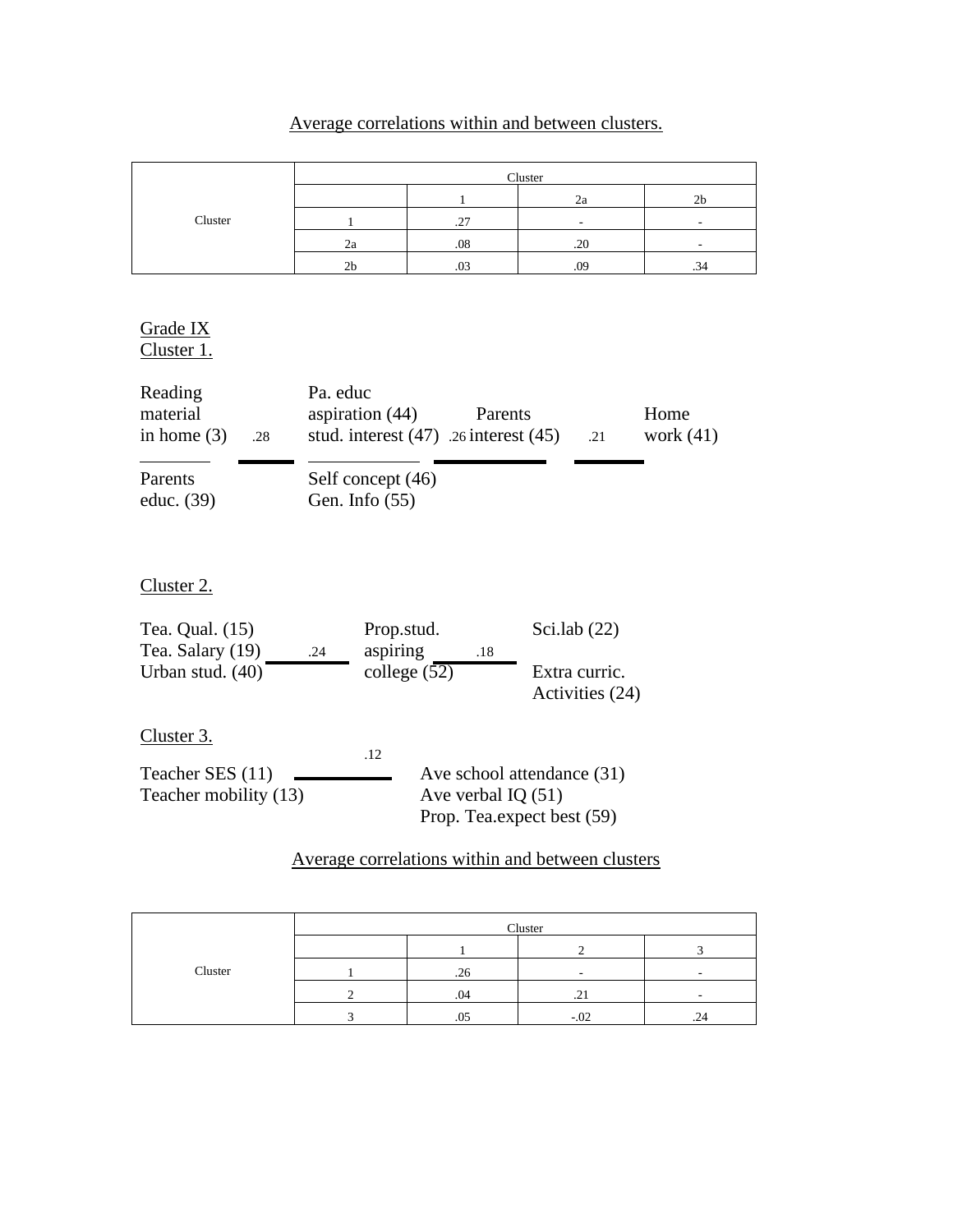

Note: the two clusters that were widely separated at grades 9 and 12 are here linked by variables 3 and 39 (cluster 1b) but are otherwise little related to each other (e.g. correlation of .04 in table).

At this level parental concern appears to be at least as much expressed in choosing a good school as in motivating their children.

## List of variables

The twenty variables that emerged from the first stage of analysis are described by Coleman as follows:

| List no | category | label                    | No. items incl. |    |  |
|---------|----------|--------------------------|-----------------|----|--|
|         |          |                          |                 |    |  |
|         |          |                          | XП              | IX |  |
|         | student  | Reading material in home |                 |    |  |
|         | teacher  | Socio-economic level     |                 |    |  |
| 13      | teacher  | Geographic mobility      |                 |    |  |
| 15      | teacher  | Level of qualifications  |                 |    |  |
| 19      | teacher  | Salary                   |                 |    |  |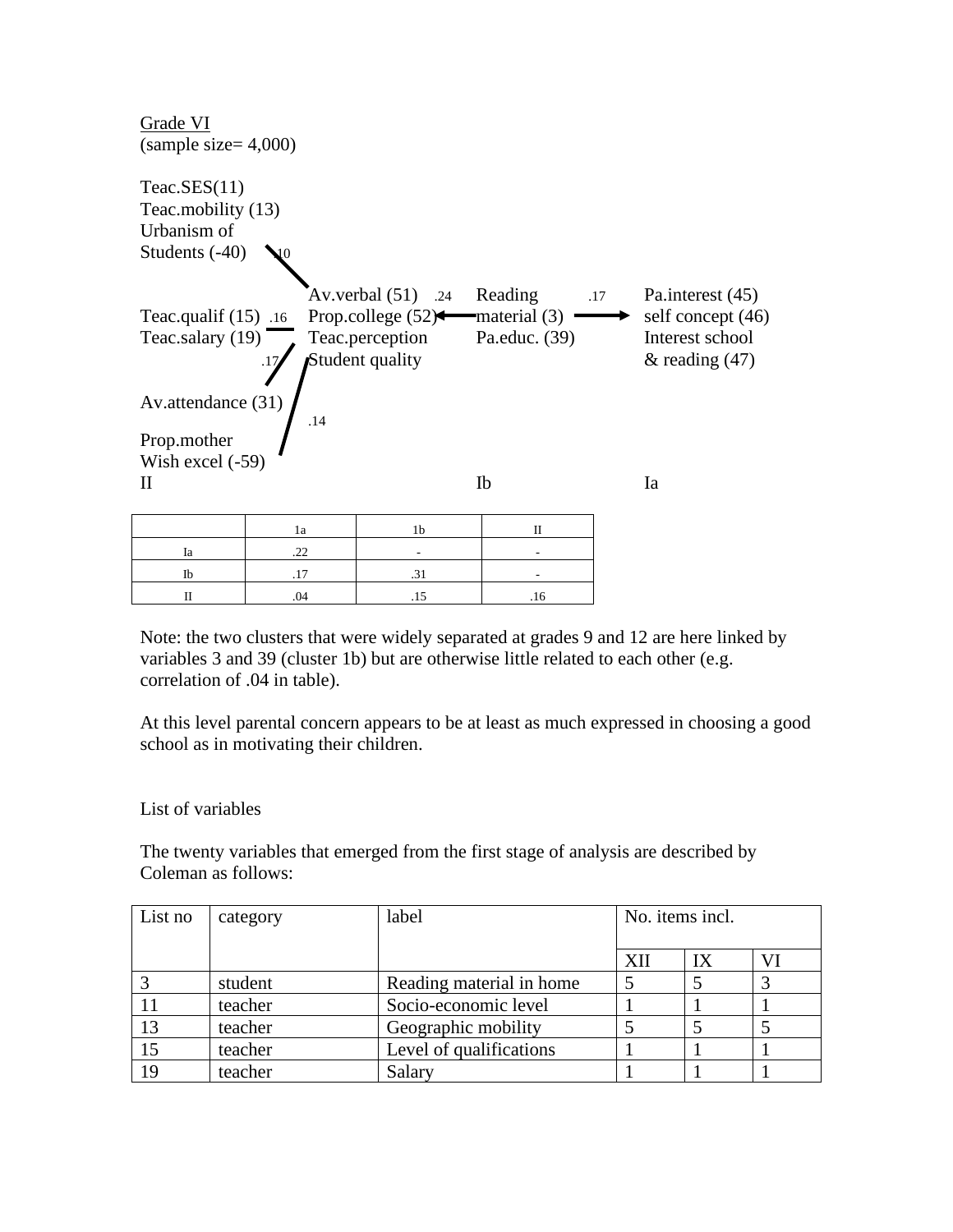| 21 | Principle and      | Pupil/teacher ratio                                         | "special measure" |                 |                          |
|----|--------------------|-------------------------------------------------------------|-------------------|-----------------|--------------------------|
|    | supervisor         |                                                             |                   |                 |                          |
| 22 | Principle and      | Science lab facilities                                      | X                 | $\mathbf{X}$    |                          |
|    | supervisor         |                                                             |                   | Special measure |                          |
| 24 | Principle and      | Extra-curricular activities                                 | $\mathbf{X}$      | $\mathbf{x}$    | $\overline{\phantom{a}}$ |
|    | supervisor         |                                                             |                   | Special measure |                          |
| 31 | Principle and      | Attendance record of the                                    | 1                 | 1               | 1                        |
|    | supervisor         | grade                                                       |                   |                 |                          |
| 39 | student            | Parents education                                           | $\overline{2}$    | $\overline{2}$  | $\overline{2}$           |
| 40 | student            | Urbanism of background                                      | 3                 | 3               | $\overline{2}$           |
| 41 | student            | Homework                                                    | 1                 | 1               | 1                        |
| 44 | student            | Parents educational desires                                 | 5                 | 5               | $\overline{2}$           |
| 45 | student            | Parents interest                                            | $\overline{2}$    | $\overline{2}$  | $\overline{2}$           |
| 46 | student            | Self concept (as scholar)                                   | 3                 | 3               | $\overline{2}$           |
| 47 | student            | Student interest in school and                              | $\overline{4}$    | $\overline{4}$  | 3                        |
|    |                    | reading                                                     |                   |                 |                          |
| 51 | school environment | Grade average on verbal IQ                                  | $\mathbf{X}$      | $\mathbf{X}$    | $\mathbf{X}$             |
|    |                    | test                                                        |                   |                 |                          |
| 52 | school environment | Proportion doing college                                    | $\mathbf{x}$      | $\mathbf{X}$    | $\overline{\phantom{0}}$ |
|    |                    | prep curricular                                             |                   |                 |                          |
| 55 | dependent          | <b>Total score on General</b><br>$\mathbf{X}$               |                   | $\mathbf{X}$    | $\overline{\phantom{a}}$ |
|    |                    | Information tests $1,2,3,4&5$                               |                   |                 |                          |
| 59 | school environment | Prop. Teachers expect to be<br>$\mathbf{x}$<br>$\mathbf{X}$ |                   |                 | $\overline{\phantom{0}}$ |
|    |                    | amongst best students                                       |                   |                 |                          |

### **Comparable Australian Data.**

Similar issues to those studied by Coleman have been recently studied, on a more modest scale, by W.N.Bardsley. His sample of 374 was built up from approximately 30 students, chosen at random from those who were born in May or June 1960, from each of four large metropolitan co-educational schools in each of the three states of Victoria, S.A. and Tasmania. In each set of four one was classed, by Educational Department officers, as traditional, one as conventional, one as innovative and one as open.

When we re-analyse the intercorrelations between the measures he took (table 7.6) we find a pattern of causal paths which is presented in the next figure.

| Alienation                                                         | $+.20$ | Traditional -.08 Pa Interest |                   | $+.23$                                                                                                                                                                                                                               | Student       |
|--------------------------------------------------------------------|--------|------------------------------|-------------------|--------------------------------------------------------------------------------------------------------------------------------------------------------------------------------------------------------------------------------------|---------------|
| From school $\longleftarrow$ schooling $\longleftarrow$ Pa support |        |                              |                   | <u>and the company of the company of the company of the company of the company of the company of the company of the company of the company of the company of the company of the company of the company of the company of the com</u> | interest $\&$ |
| (scale C3)                                                         |        | (1,2,3,4,5,6,7)              | Pa Contact        |                                                                                                                                                                                                                                      | involvement   |
|                                                                    |        |                              | Reading materials |                                                                                                                                                                                                                                      |               |
|                                                                    |        |                              | In the home       |                                                                                                                                                                                                                                      |               |

Here we find the same 'Coleman phenomena' – it is the home atmosphere, not the school, which is the primary determinant of whether the student is interested and involved in learning.

Bardsley did not have anything like the numbers of subjects, nor the multi-million dollar grant, of Coleman. However, his sample is statistically reliable for the order of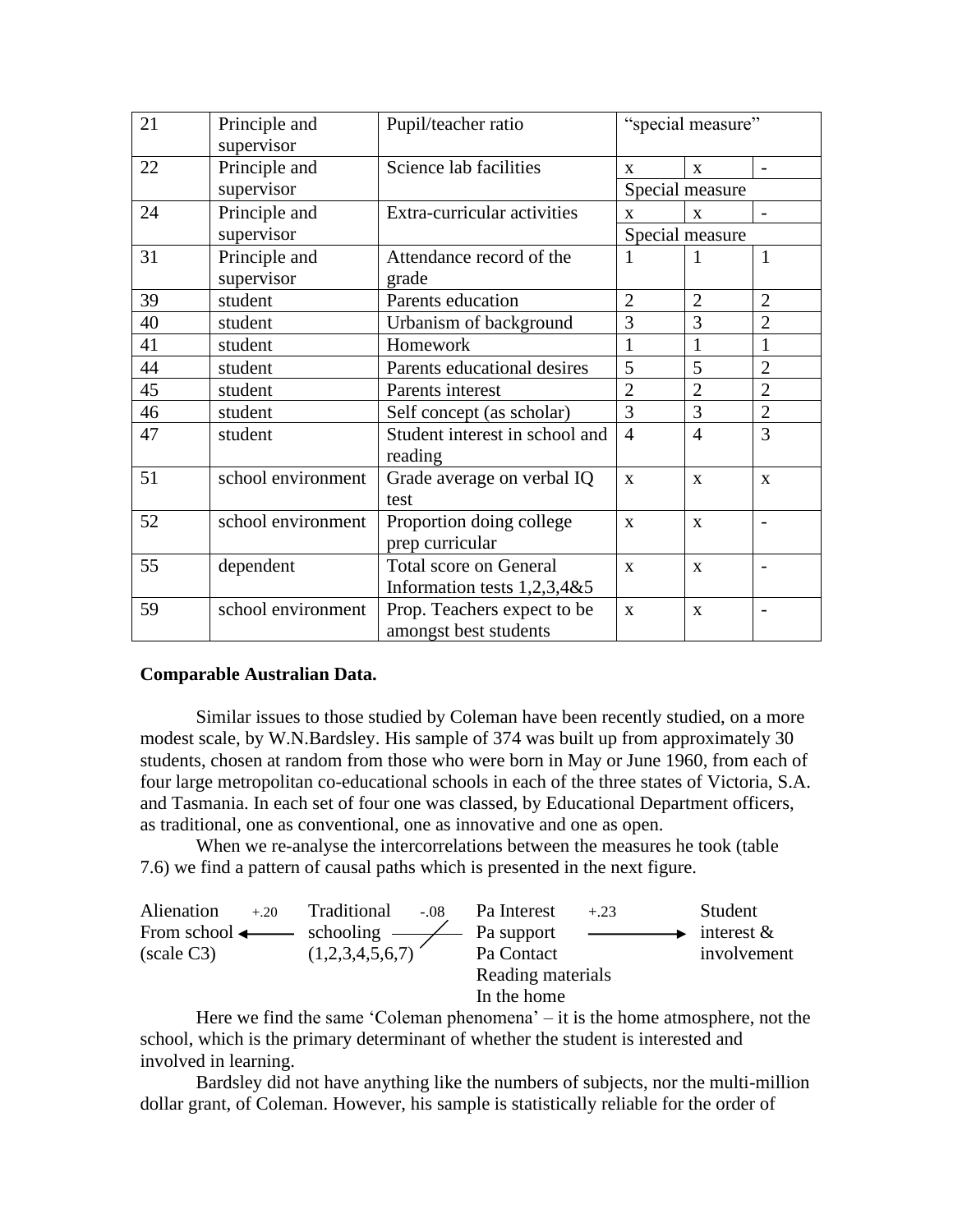differences that show up in the above figure. The measures used by Bardsley are of the same order of quality and depth as Coleman's is excellent. Thus, for instance, the set of measures that came together in the re-analysis as "student interest and involvment" is a set of six scales, each based on a number of items closely correlated with each other:

| Scale N        | Description                 | No. Items |
|----------------|-----------------------------|-----------|
| C1             | Adjustment to school        |           |
| $\mathcal{C}$  | Liking for school           |           |
| C4             | Extra-curricula involvement |           |
| C <sub>5</sub> | Interest in subject matter  |           |
| ි6             | 'Fitting in' at school      |           |
|                | Confidence as scholar       |           |

Bardsley did not have the equivalent to Coleman's measures of economic investment in the schools but within his sample of twelve metropolitan schools there was unlikely, in 1976, to be any difference large enough to produce a negation of Coleman's findings. In other words none would have been so lavishly funded that students could not but develop an interest in learning. Bardsley has gone beyond Coleman by designing his study to identify the effect of differences in the level of student self-determination in the learning process.

Whilst Coleman has demonstrated that economic investments in the school yield very little returns Bardsley shows that a very significant return can be achieved, at least in reducing student alienation, by a change from traditional to open schooling. The most important single determinant of this effect is the extent to which rate of teaching (and expected learning) is adjusted to individual differences.

Bardsley has also clearly shown that when parental socio-economic status is not translated into parental interest, concern and reading materials in the home it has very little effect on their children's orientation to learning.

### Footnote

 Bardsley, W.N. Student alienation and commitment to school: a multivariate analysis of home and school environments (Ph.D. thesis, ANU, Canberra, 1976)

.

### **Personal reflections.**

I first re-analysed some of the Coleman data whilst at the Centre for Advanced Studies in the Behavioral Sciences, 1967-8. Amongst the educationalists present that year there was no interest.

I was brought back to the matter by a question raised by a mature post-graduate at our Centre, "How does one justify a transfer of funds from schooling to continuing education?" I remembered the Coleman study and went back to the task of re-analysis.

Having at the time read the debates in the New York Review of Books and the American Sociological Review I checked for similar reviews in other journals. Instead of